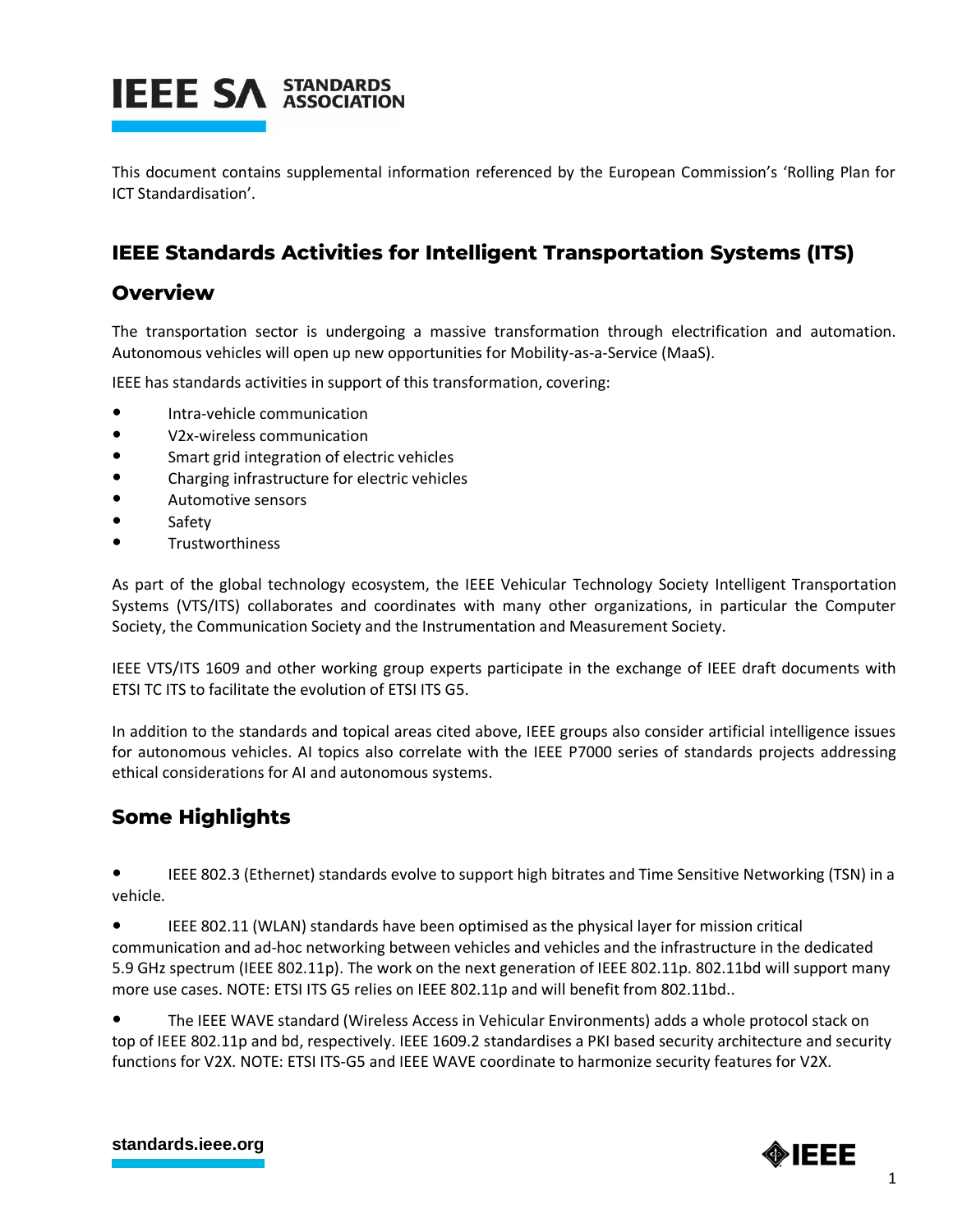# **IEEE SA STANDARDS**

Charging communication: IEEE 1901 provides broadband over powerline communications to be used in charging electric vehicles (EVs), and IEEE 2030.1.1 on DC quick charging.

IEEE P2020 standardises a suite of objective and subjective test methods for measuring automotive camera image quality attributes, and tools and test methods to facilitate decision making among OEM and Tier 1 system integrators and component vendors regarding automotive ADAS image quality.

● A Formal Model of Safe Automated Vehicle Decision Making will be standardised in P2846.

P2851 defines a data format with which results of safety analyses (such as FMEA, FMEDA, FMECA, FTA) and related safety verification activities - such as fault injection - executed for IPs, SoCs and mixed signal ICs can be exchanged and made available to system integrators. Goal of the standard is to provide a common ground for EDA, SoC and IP vendors in needs of developing tools, SoC and IP for safety critical applications.

● P2418.4 provides a common framework for distributed ledger technology (DLT) usage, implementation, and interaction in connected and autonomous vehicles (CAVs).

The IEEE P7000 standards family addresses ethical considerations in a broad range of artificial intelligence/autonomous system uses, including vehicular contexts.

## **Relevant Standards Activities**

Approved Standards\*

IEEE 802.11-2012, IEEE Standard for Information Technology-- Telecommunications and information exchange between systems--Local and metropolitan area networks--Specific requirements--Part 11: Wireless LAN

Medium Access Control (MAC) and Physical Layer (PHY) Specifications

NOTE: The original IEEE 802.11p-2010, which added *Wireless Access in*

*Vehicular Environments*, has been superseded by IEEE 802.11-2012 in which the content is now incorporated.

IEEE 802.15.4-2015, IEEE Standard for Low-Rate Wireless Networks

IEEE 802.20-2008, IEEE Standard for Local and metropolitan area networks--Part 20--Air Interface for Mobile Broadband Wireless Access Systems Supporting Vehicular Mobility--Physical and Media Access Control Layer Specification

● IEEE 1512-2006, IEEE Standard for Common Incident Management Message Sets for Use by Emergency Management Centers

IEEE 1512.1-2006, IEEE Standard for Common Traffic Incident Management Message Sets for Use by Emergency Management Centers

IEEE 1512.3-2006, IEEE Standard for Hazardous Material Incident Management Message Sets for Use by Emergency Management Centers

● IEEE 1609.0-2013, IEEE Guide for Wireless Access in Vehicular Environments (WAVE)--Architecture

IEEE 1609.2-2016, IEEE Standard for Wireless Access in Vehicular Environments--Security Services for Applications and Management Messages

IEEE 1609.2a-2017, Standard for Wireless Access in Vehicular Environments--Security Services for Applications **and** and Management Messages Amendment IEEE 1609.3-2016, IEEE Standard for Wireless Access in Vehicular Environments (WAVE)--Networking Services

● IEEE 1609.4-2016, IEEE Standard for Wireless Access in Vehicular Environments (WAVE)--Multi-channel Operation

IEEE 1609.11-2010, IEEE Standard for Wireless Access in Vehicular

### **[standards.ieee.org](http://standards.ieee.org/)**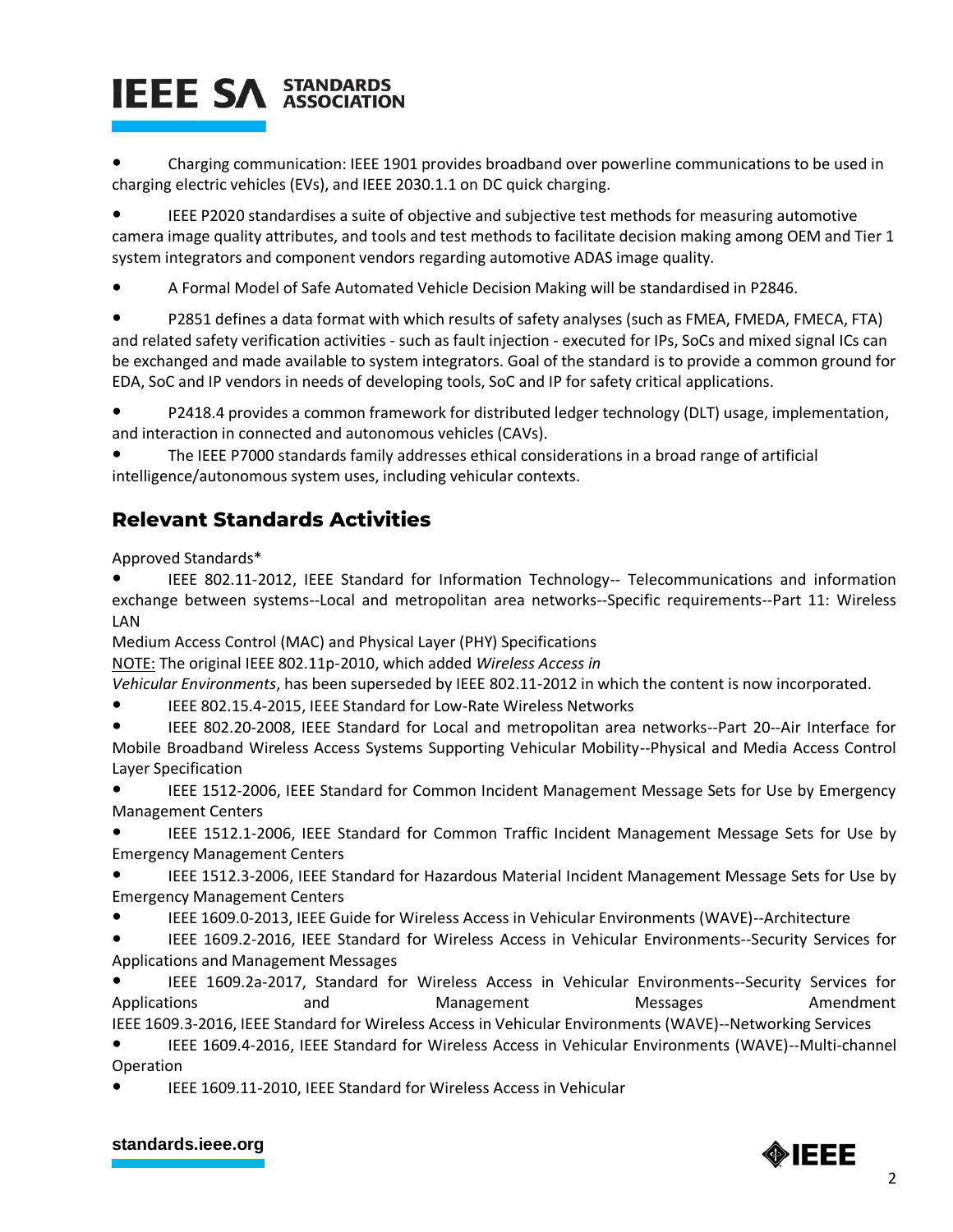# **IEEE SA STANDARDS**

Environments (WAVE)--Over-the-Air Electronic Payment Data Exchange Protocol for Intelligent Transportation Systems (ITS)

● IEEE 1609.12-2016, IEEE Standard for Wireless Access in Vehicular

Environments (WAVE)--Identifier Allocations

- IEEE 1616-2004, IEEE Standard for Motor Vehicle Event Data Recorders (MVEDRs)
- IEEE 1616a-2010, IEEE Standard for Motor Vehicle Event Data Recorders (MVEDRs)--Amendment 1: Motor Vehicle Event Data Recorder Connector Lockout Apparatus (MVEDRCLA)

Standards on charging communication

IEEE 1901-2010, IEEE Standard for Broadband over Power Line Networks: Medium Access Control and Physical Layer Specifications

DC Quick Charger for Use with Electric Vehicles

● IEEE 2030.1.1-2015 IEEE Standard Technical Specifications of a

Current New or Revision Projects\*

IEEE P802.3ch, Standard for Ethernet Physical Layer Specifications and Management Parameters for [Greater Than 1 Gb/s Automotive Ethernet](https://standards.ieee.org/project/802_3ch.html)

IEEE P802.11bd, Standard for Information technology--Telecommunications and information exchange between systems Local and metropolitan area networks--Specific requirements - Part 11: Wireless LAN Medium Access Control (MAC) and Physical Layer (PHY) Specifications Amendment: Enhancements for Next Generation V2X. NOTE: ETSI G5 relies on IEEE 802.11p and will benefit from 802.11bd.

● IEEE P1609.0, Draft Guide for Wireless Access in Vehicular Environments (WAVE)--Architecture

IEEE P1609.2a, Draft Standard for Wireless Access in Vehicular Environments--Security Services for Applications and Management Messages Amendment--Certificate Management

IEEE P1609.2b, Standard for Wireless Access in Vehicular Environments-- Security Services for Applications and Management Messages Amendment

IEEE P1609.2.1, Wireless Access in Vehicular Environments (WAVE)-- Certificate Management Interfaces for End-Entities

● IEEE P1609.3, Standard for Wireless Access in Vehicular Environments (WAVE)-Networking Services

● IEEE P1609.6, Draft Standard for Wireless Access in Vehicular Environments (WAVE)--Remote Management Service

IEEE P1609.12, [Draft Standard for Wireless Access in Vehicular Environments](http://standards.ieee.org/develop/project/1609.12.html) [--Identifier Allocations](http://standards.ieee.org/develop/project/1609.12.html)

Circuits and Electronic Design

IEEE P1800, Standard for SystemVerilog--Unified Hardware Design, Specification, and Verification Language

IEEE P1800.2, Standard for Universal Verification Methodology Language Reference Manual

IEEE P1801, IEEE Draft Standard for Design and Verification of Low Power, Energy Aware Electronic Systems

Automotive Sensors

**IEEE P2020, Standard for Automotive System Image Quality** 

Charging

● IEEE P2030.1.1, Standard Technical Specifications of a DC Quick and Bi-directional Charger for Use with Electric Vehicles

Autonomous vehicles - IEEE 2040 series of projects\* including:

### **[standards.ieee.org](http://standards.ieee.org/)**

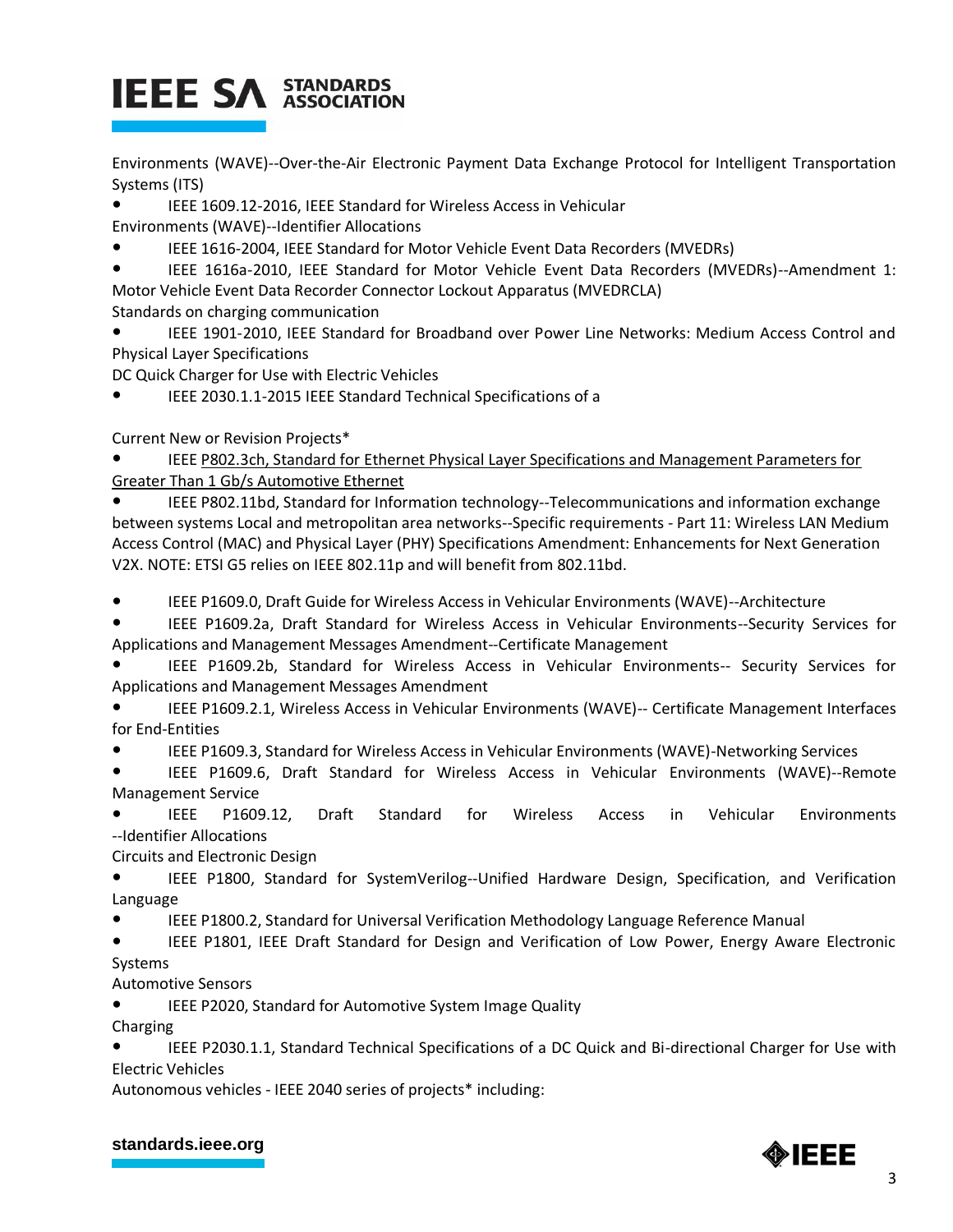# **IEEE SA STANDARDS**

- IEEE P2040, Standard for Connected, Automated and Intelligent Vehicles: Overview and Architecture
- IEEE P2040.1, Standard for Connected, Automated and Intelligent Vehicles: Taxonomy and Definitions

● IEEE P2040.2, Standard for Connected, Automated and Intelligent Vehicles: Testing and Verification Drones

- 
- IEEE P2025.1, Standard for Consumer Drones: Taxonomy and Definitions
- IEEE P2025.2, Standard for Consumer Drones: Privacy and Security

### Safety

- P1228: Standard for Software Safety
- P2846, Draft Standard for a Formal Model of Safe Automated Vehicle Decision Making
- P2851, Draft Standard for the Exchange/Interoperability Format for Safety Analysis and Safety Verification of IP, SoC and Mixed Signal ICs

### Security

- IEEE P2418.1: Standard for the Framework of Blockchain Use in Internet of Things (IoT)
- IEEE P2418.2: Standard Data Format for Blockchain Systems
- IEEE P2418.4, Standard for a common framework for distributed ledger technology (DLT) usage, implementation, and interaction in connected and autonomous vehicles (CAVs)

### Artificial Intelligence

- IEEE P2807, Framework of Knowledge Graphs
- IEEE P2807.1, Standard for Technical Requirements and Evaluating Knowledge Graphs
- IEEE P2830, Standard for Technical Framework and Requirements of Shared Machine Learning
- IEEE P2841, Framework and Process for Deep Learning Evaluation
- IEEE P3652.1, Guide for Architectural Framework and Application of Federated Machine Learning
- [P3333.1.3, Standard for the Deep Learning-Based Assessment of Visual Experience Based on Human](https://standards.ieee.org/project/3333_1_3.html)

### [Factors](https://standards.ieee.org/project/3333_1_3.html)

Trustworthiness

- IEEE [P7000, Model Process for Addressing Ethical Concerns During System Design](https://standards.ieee.org/project/7000.html)
- IEEE [P7001, Transparency of Autonomous Systems](https://standards.ieee.org/project/7001.html)
- IEEE [P7002, Data Privacy Process](https://standards.ieee.org/project/7002.html)
- IEEE [P7003, Algorithmic Bias Considerations](https://standards.ieee.org/project/7003.html)
- IEEE [P7006, Standard for Personal Data Artificial Intelligence \(AI\) Agent](https://standards.ieee.org/project/7006.html)
- IEEE P7007, Ontological Standard for Ethically Driven Robotics and Automation Systems
- IEEE P7008, Standard for Ethically Driven Nudging for Robotic, Intelligent and Autonomous Systems
- IEEE [P7009, Standard for Fail-Safe Design of Autonomous and Semi-Autonomous Systems](https://standards.ieee.org/project/7009.html)

### IEEE Industry Connection Program

Communication

- [IC13-004 IEEE SA Ethernet & IP @ Automotive Technology Day](https://standards.ieee.org/content/dam/ieee-standards/standards/web/governance/iccom/IC13-004-IEEE-SA_Ethernet_And_IP_For_Automotive_Technology_Day.pdf)
- [IC15-005 New Ethernet Applications](https://standards.ieee.org/content/dam/ieee-standards/standards/web/governance/iccom/IC15-005-New_Ethernet_Applications.pdf)
- IC17-001 IEEE [802 Network Enhancements for the Next Decade](https://standards.ieee.org/content/dam/ieee-standards/standards/web/governance/iccom/IC17-001-IE.pdf)
- [IC17-015 Optical Networks 2020](https://standards.ieee.org/content/dam/ieee-standards/standards/web/governance/iccom/IC17-015-Optical_Networks.pdf)

Trustworthiness

- [IC16-002 The Global Initiative on Ethics of Autonomous and Intelligent Systems](https://standards.ieee.org/content/dam/ieee-standards/standards/web/governance/iccom/IC16-002-Global_Initiative_for_Ethical_Considerations_in_the_Design_of_Autonomous_Systems.pdf)
- [IC17-002 Digital Inclusion, Identity, Trust, and Agency](https://standards.ieee.org/content/dam/ieee-standards/standards/web/governance/iccom/IC17-002-Di.pdf) (DIITA)
- [IC17-006 Big Data Governance and Metadata Management](https://standards.ieee.org/content/dam/ieee-standards/standards/web/governance/iccom/IC17-006-Data_Governance_and_Metadata_Management.pdf)
- [IC18-004 Ethics Certification Program for Autonomous and Intelligent Systems \(ECPAIS\)](https://standards.ieee.org/content/dam/ieee-standards/standards/web/governance/iccom/IC18-004-ECPAIS.pdf)

#### **[standards.ieee.org](http://standards.ieee.org/)**